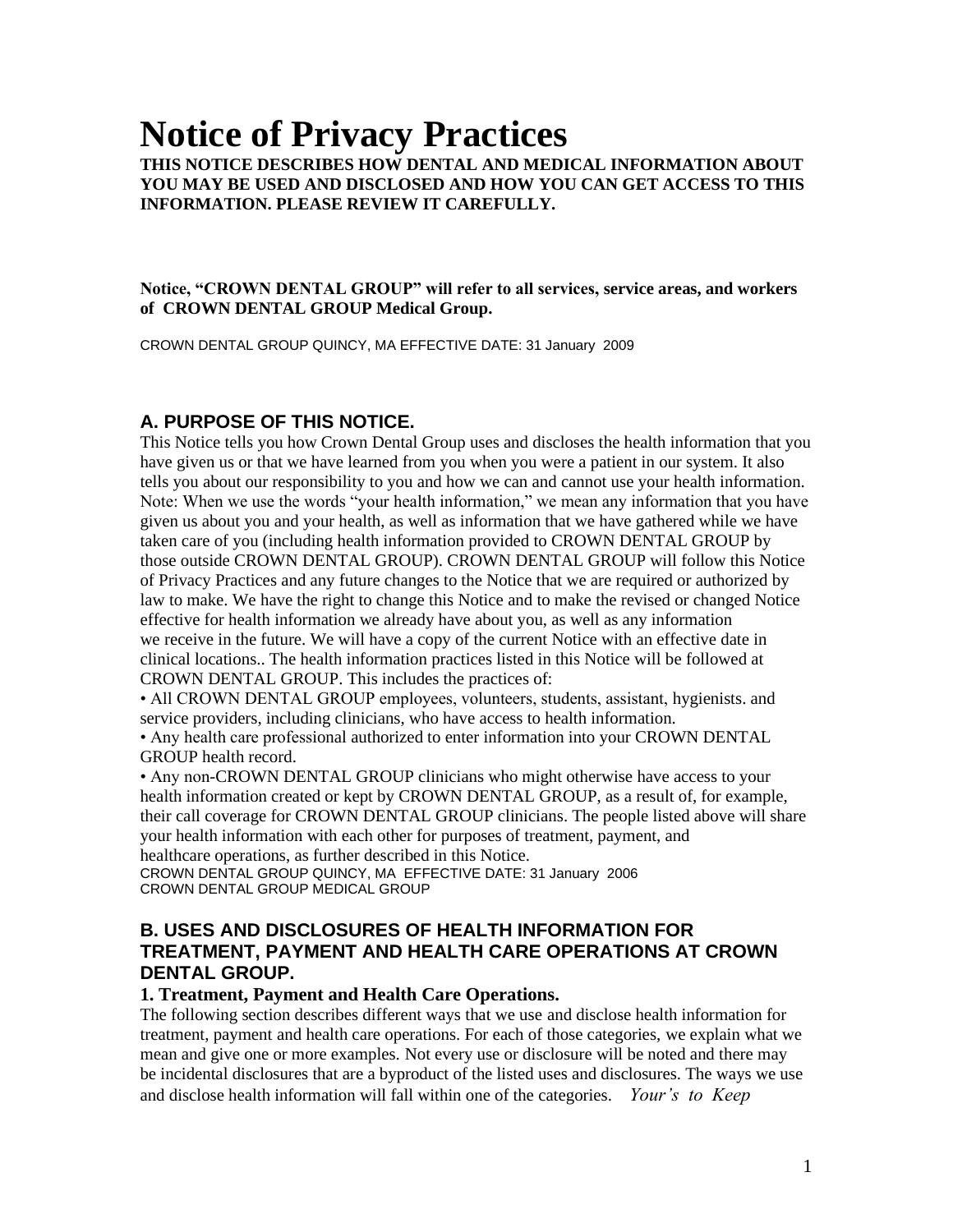**a. For Treatment.** We may use your health information to provide you with medical or dental treatment or services. We may disclose your health information to staff, staff dentists, nurse practitioners, and other personnel involved in your health care. We may also disclose your health information to students and office assistants who, as a part of their CROWN DENTAL GROUP educational programs (and while supervised by physicians or dentists), are involved in your care. Treatment includes (a) activities performed by hygienists, assistants, office staff, and other types of health care professionals providing care to you or coordinating or managing your care with third parties, (b) consultations with and between CROWN DENTAL GROUP providers and other health care providers, and (c) activities of non-CROWN DENTAL GROUP providers or other providers covering an CROWN DENTAL GROUP practice by telephone or serving as the on-call provider. For example, a dentist treating you for an infection may need to know if you have other health problems that could complicate your treatment. That provider may use your medical history to decide what treatment is best for you. They may also tell another provider about your condition so that he or she can decide the best treatment for you.

**b. For Payment.** We may use and disclose your health information so that we may bill and collect payment from you, an insurance company, or someone else for health care services you receive from CROWN DENTAL GROUP. We may also tell your health plan about a treatment you are going to receive to obtain prior approval, or to determine whether your plan will pay for the treatment. For example, we may need to give your health plan information about treatment you received at CROWN DENTAL GROUP so your health plan will pay us or reimburse you for the procedures.

**c. For Dental Health Care Operations.** We may use and disclose your health information in order to run the necessary administrative, educational, quality assurance and business functions at CROWN DENTAL GROUP. For example, we may use your health information to evaluate the performance of our staff in caring for you. We may also use health information about patients to help us decide what additional services we should offer, how we can improve efficiency, or whether certain treatments are effective. Or we may give health information to doctors, nurses, technicians, or health profession students for review, analysis and other teaching and learning purposes.

**2. Special Circumstances.** Treatment, payment and health care operations at CROWN DENTAL GROUP include uses and disclosures in the circumstances listed below.

**a. Appointment Reminders.** We may use and disclose your health information to contact you as a reminder that you have an appointment for treatment or services.

**b. Treatment Alternatives and Health Related Products and Services.** We may use and disclose your health information in order to allow someone to contact you about possible treatment options or alternatives, or health related products or services that may be of interest to you.

#### **3. Uses and Disclosures You Can Limit**

**a. Family and Friends.** Unless you notify us that you object, we may provide your health information to individuals, such as family and friends, who are involved in your care or who help pay for your care. We may do this if you tell us we can do so, or if you know we are sharing your health information with these people and you don't stop us from doing so. There may also be circumstances when we can assume, based on our professional judgment, that you would not object. For example, we may assume you agree to our disclosure of your information to your spouse if your spouse comes with you into the exam room during treatment. Also, if you are not able to approve or object to disclosures, we may make disclosures to a particular individual (such as a family member or friend), that we feel are in your best interest and that relate to that person's involvement in your care. For example, we may tell someone who comes with you to the operatory room that you had a root canal and provide updates on your condition. We may also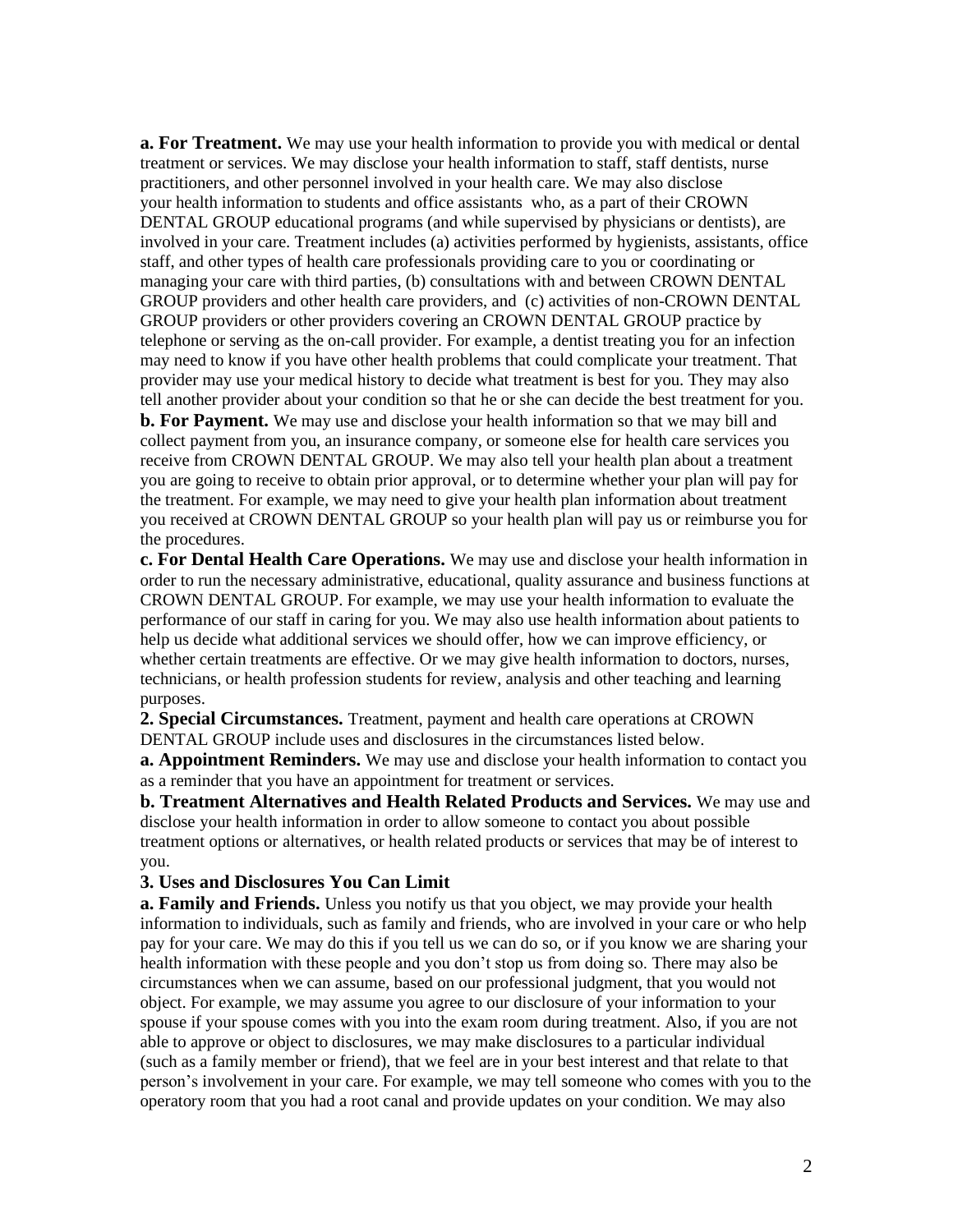make similar professional judgments about your best interests that allow another person to pick up such things as filled prescriptions, medical supplies and X-rays.

# **C. OTHER PERMITTED USES AND DISCLOSURES OF HEALTH CARE INFORMATION.**

We may use or disclose your health information without your permission in the following circumstances, subject to all applicable legal requirements and limitations:

**1. Required By Law:** As required by federal, state, or local law.

**2. Public Health Risks:** For public health reasons in order to prevent or control disease, injury or disability; or to report births, deaths, suspected abuse or neglect, non-accidental physical injuries, reactions to medications or problems with products.

**3. Health Oversight Activities:** To a health oversight agency for audits, investigations, inspections, licensing purposes, or as necessary for certain government agencies to monitor the health care system, government programs, and compliance with civil rights laws.

**4. Lawsuits and Disputes; Law Enforcement:** In response to a subpoena or a court or administrative order, if you are involved in a lawsuit or a dispute, or in response to a court order, subpoena, warrant, summons or similar process, if asked to do so by law enforcement.

**5. Coroners, Medical Examiners and Funeral Directors:** To a coroner or medical examiner, (as necessary, for example, to identify a deceased person or determine the cause of death or missing person) or to a funeral director, as necessary to allow him/her to carry out his/her activities.

**6. Organ and Tissue Donation:** To organizations that handle organ procurement or organ, eye or tissue transplantation, or to an organ donation bank, as necessary to facilitate a donation and transplantation.

**7. Research:** For research purposes under certain limited circumstances. Research projects are subject to a special approval process. Therefore, we will not use or disclose your health information for research purposes until the particular research project, for which your health information may be used or disclosed, has been approved through this special approval process.

**8. Serious Threat to Health or Safety; Disaster Relief:** To appropriate individual(s)/organization(s) when necessary (i) to prevent a serious threat to your health and safety or that of the public or another person, or (ii) to notify your family members or persons responsible for you in a disaster relief effort.

**9. Military and Veterans:** As required by military command or other government authority for information about a member of the domestic or foreign armed forces.

**10. National Security; Intelligence Activities; Protective Service:** To federal officials for intelligence, counterintelligence, and other national security activities authorized by law, including activities related to the protection of the President, other authorized persons or foreign heads of state, or related to the conduct of special investigations.

**11. Workers' Compensation:** To your employer via a workers' compensation or similar work-related injury program.

**12. Inmates:** To a correctional institution (if you are an inmate) or a law enforcement official (if you are in that person's custody) as necessary (a) for the institution to provide you with health care; (b) to protect your or others' health and safety; or (c) for the safety and security of the correctional institution.

**D. WHEN WRITTEN AUTHORIZATION IS REQUIRED.** Other than for those purposes identified above in Sections B and C, we will not use or disclose your health information for any purpose unless you give us your specific written authorization to do so. If you give us authorization, you can withdraw this written Authorization at any time. To remove your authorization, deliver or fax a written revocation to CROWN DENTAL GROUP